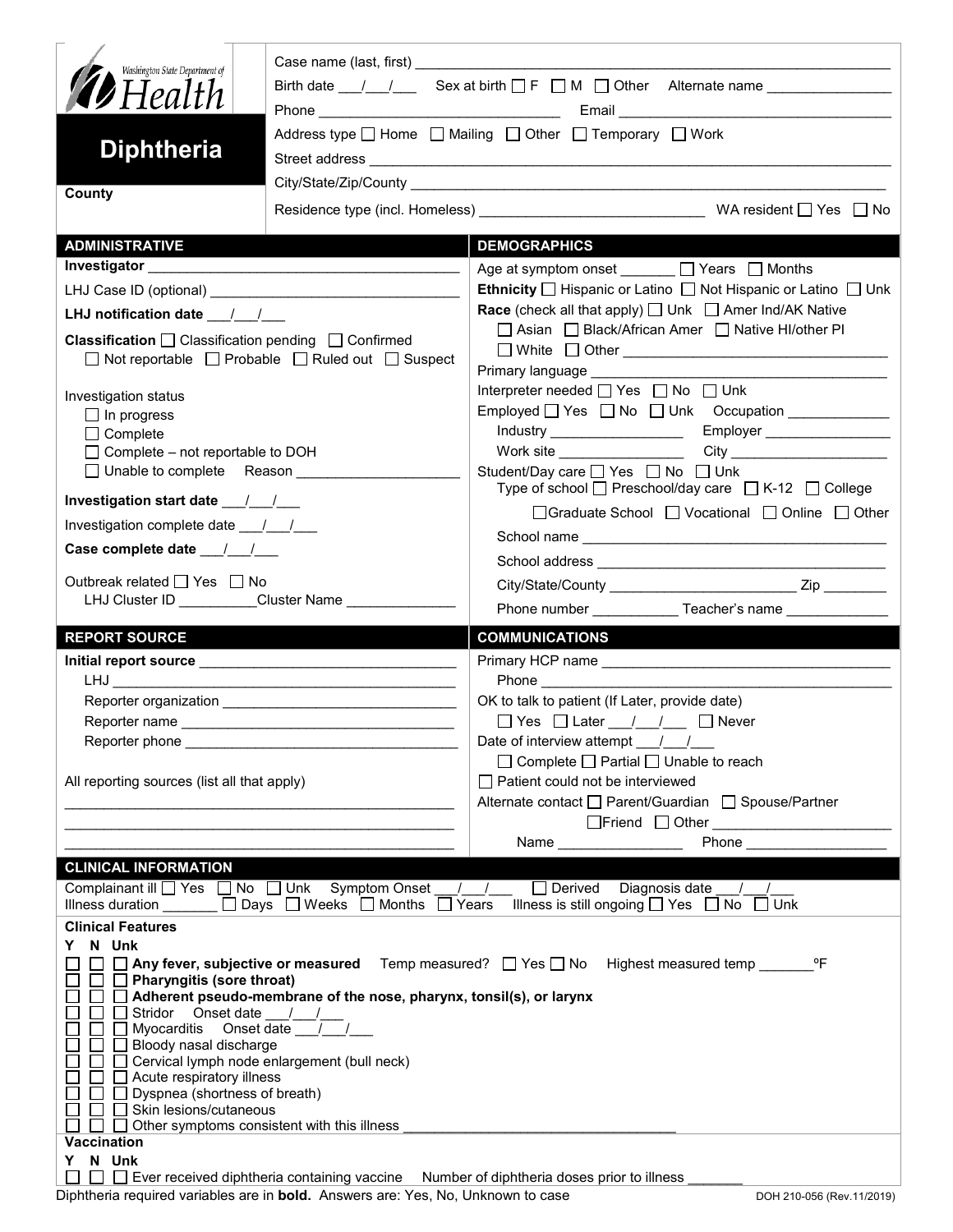| LHJ Case ID _<br>Case Name _                                                                                                                                                                                                               |  |  |  |  |
|--------------------------------------------------------------------------------------------------------------------------------------------------------------------------------------------------------------------------------------------|--|--|--|--|
| Vaccine information available $\Box$ Yes $\Box$ No                                                                                                                                                                                         |  |  |  |  |
| Date of vaccine administration ___/ ___/ ___ Vaccine administered (Type) _________________________________                                                                                                                                 |  |  |  |  |
| Vaccine lot number                                                                                                                                                                                                                         |  |  |  |  |
| Information source [ Washington Immunization Information System (WIIS) WIIS ID number __________                                                                                                                                           |  |  |  |  |
| $\Box$ Medical record $\Box$ Patient vaccination card $\Box$ Verbal only/no documentation $\Box$ Other state IIS                                                                                                                           |  |  |  |  |
| Date of vaccine administration 11/2000 Vaccine administered (Type) 2008. [2010]                                                                                                                                                            |  |  |  |  |
| Vaccine lot number<br><u> 1990 - Johann Barbara, martin a</u>                                                                                                                                                                              |  |  |  |  |
|                                                                                                                                                                                                                                            |  |  |  |  |
| $\Box$ Medical record $\Box$ Patient vaccination card $\Box$ Verbal only/no documentation $\Box$ Other state IIS                                                                                                                           |  |  |  |  |
|                                                                                                                                                                                                                                            |  |  |  |  |
|                                                                                                                                                                                                                                            |  |  |  |  |
| Administering provider<br>Management Administering provider<br>Management Administering provider<br>Management Administering provider<br>Management Administering provider<br>Management Administering provider<br>Management Administerin |  |  |  |  |
| Information source □ Washington Immunization Information System (WIIS) WIIS ID number _____________                                                                                                                                        |  |  |  |  |
| $\Box$ Medical record $\Box$ Patient vaccination card $\Box$ Verbal only/no documentation $\Box$ Other state IIS                                                                                                                           |  |  |  |  |
| Date of vaccine administration 11/2000 Vaccine administered (Type) 2008. [2010]                                                                                                                                                            |  |  |  |  |
| Vaccine lot number<br><u> 1989 - Johann Barn, mars ann an t-Amhain an t-Amhain an t-Amhain an t-Amhain an t-Amhain an t-Amhain an t-A</u>                                                                                                  |  |  |  |  |
| Information source □ Washington Immunization Information System (WIIS) WIIS ID number                                                                                                                                                      |  |  |  |  |
| $\Box$ Medical record $\Box$ Patient vaccination card $\Box$ Verbal only/no documentation $\Box$ Other state IIS                                                                                                                           |  |  |  |  |
|                                                                                                                                                                                                                                            |  |  |  |  |
| Vaccine lot number<br>Administering provider ____                                                                                                                                                                                          |  |  |  |  |
| Information source □ Washington Immunization Information System (WIIS) WIIS ID number                                                                                                                                                      |  |  |  |  |
| $\Box$ Medical record $\Box$ Patient vaccination card $\Box$ Verbal only/no documentation $\Box$ Other state IIS                                                                                                                           |  |  |  |  |
|                                                                                                                                                                                                                                            |  |  |  |  |
| Information source [ Washington Immunization Information System (WIIS) WIIS ID number [ [ [ [ [ [ ] ]                                                                                                                                      |  |  |  |  |
| □ Medical record □ Patient vaccination card □ Verbal only/no documentation □ Other state IIS                                                                                                                                               |  |  |  |  |
|                                                                                                                                                                                                                                            |  |  |  |  |
| Vaccine lot number <b>Accine and Accine</b>                                                                                                                                                                                                |  |  |  |  |
| Information source □ Washington Immunization Information System (WIIS) WIIS ID number _____________                                                                                                                                        |  |  |  |  |
| $\Box$ Medical record $\Box$ Patient vaccination card $\Box$ Verbal only/no documentation $\Box$ Other state IIS                                                                                                                           |  |  |  |  |
| Y N Unk                                                                                                                                                                                                                                    |  |  |  |  |
| $\Box$ Diphtheria vaccination up to date for age per ACIP                                                                                                                                                                                  |  |  |  |  |
| Vaccine series not up to date reason                                                                                                                                                                                                       |  |  |  |  |
| $\Box$ Religious exemption $\Box$ Medical contraindication $\Box$ Philosophical exemption                                                                                                                                                  |  |  |  |  |
|                                                                                                                                                                                                                                            |  |  |  |  |
| $\Box$ Laboratory confirmation of previous disease $\Box$ MD diagnosis of previous disease                                                                                                                                                 |  |  |  |  |
| □ Underage for vaccine □ Parental refusal □ Other □ Unknown                                                                                                                                                                                |  |  |  |  |
| Hospitalization<br>Y N Unk                                                                                                                                                                                                                 |  |  |  |  |
| □ □ Hospitalized at least overnight for this illness Facility name _                                                                                                                                                                       |  |  |  |  |
| Hospital admission date 1 1 Discharge 1 1 HRN                                                                                                                                                                                              |  |  |  |  |
| Admitted to ICU Date admitted to ICU $\frac{1}{\sqrt{1-\frac{1}{2}}}$ Date discharged from ICU $\frac{1}{\sqrt{1-\frac{1}{2}}}$                                                                                                            |  |  |  |  |
| Still hospitalized As of //<br>$\mathsf{L}$                                                                                                                                                                                                |  |  |  |  |
| N Unk                                                                                                                                                                                                                                      |  |  |  |  |
| $\Box$ Died of this illness<br>Please fill in the death date information on the Person Screen<br>Death date $\frac{1}{\sqrt{2}}$                                                                                                           |  |  |  |  |
| Autopsy performed                                                                                                                                                                                                                          |  |  |  |  |
| Death certificate lists disease as a cause of death or a significant contributing condition<br>$\blacksquare$<br>$\mathsf{L}$                                                                                                              |  |  |  |  |
| Location of death $\Box$ Outside of hospital (e.g., home or in transit to the hospital) $\Box$ Emergency department (ED)                                                                                                                   |  |  |  |  |
| $\Box$ Inpatient ward $\Box$ ICU $\Box$ Other                                                                                                                                                                                              |  |  |  |  |
| RISK AND RESPONSE (Ask about exposures 1-10 days before symptom onset)                                                                                                                                                                     |  |  |  |  |
| <b>Travel</b>                                                                                                                                                                                                                              |  |  |  |  |
| Setting 1<br>Setting 2<br>Setting 3                                                                                                                                                                                                        |  |  |  |  |
| Travel out of:<br>County/City ___________________<br>County/City __________________<br>County/City _____________________                                                                                                                   |  |  |  |  |
| □ State <u>_______________________</u><br>State                                                                                                                                                                                            |  |  |  |  |
| $\Box$                                                                                                                                                                                                                                     |  |  |  |  |
| Other<br>Other<br>Other                                                                                                                                                                                                                    |  |  |  |  |
| Destination name                                                                                                                                                                                                                           |  |  |  |  |
| Start and end dates<br>$\frac{1}{2}$<br>$\frac{1}{2}$<br>$\sqrt{1}$<br>to<br>to<br>to                                                                                                                                                      |  |  |  |  |
| <b>Risk and Exposure Information</b>                                                                                                                                                                                                       |  |  |  |  |
| N Unk<br>Y.                                                                                                                                                                                                                                |  |  |  |  |
| □ □ Is case a recent foreign arrival (e.g. immigrant, refugee, adoptee, visitor)  Country ____________________                                                                                                                             |  |  |  |  |
| □ □ Contact with recent foreign arrival Country ________________________________                                                                                                                                                           |  |  |  |  |
| $\Box$ $\Box$ $\Box$ Congregate living                                                                                                                                                                                                     |  |  |  |  |
|                                                                                                                                                                                                                                            |  |  |  |  |
| □ Barracks □ Corrections □ Long term care □ Dormitory □ Boarding school □ Camp □ Shelter<br>$\Box$ Other                                                                                                                                   |  |  |  |  |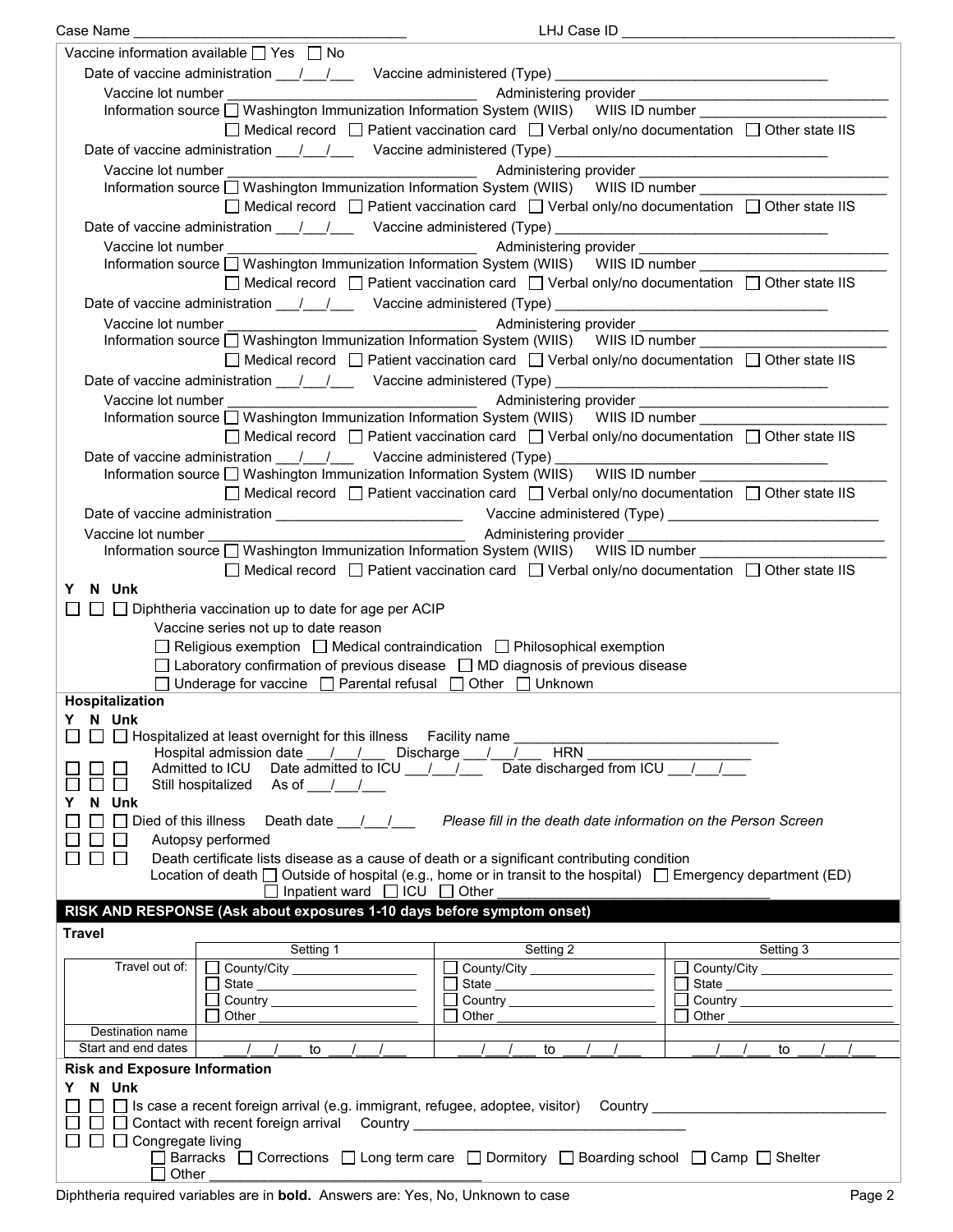| LHJ Case ID<br>Case Name                                                                                                                        |  |
|-------------------------------------------------------------------------------------------------------------------------------------------------|--|
| $\Box$ Health care worker                                                                                                                       |  |
| Y N Unk                                                                                                                                         |  |
|                                                                                                                                                 |  |
| $\Box$ Unpasteurized milk (cow)                                                                                                                 |  |
| □ □ Other unpasteurized dairy products (e.g., soft cheese from raw milk, queso fresco or food made with these cheeses)                          |  |
| □ □ Other unpasteurized milk (e.g. sheep, goat) Specify                                                                                         |  |
| □ □ Known exposure to a Diphtheria carrier Exposure circumstances, age of carrier<br>$\Box$                                                     |  |
| <b>Exposure and Transmission Summary</b>                                                                                                        |  |
| Y N Unk                                                                                                                                         |  |
| $\Box~\Box~\Box$ Epidemiologically linked to a lab positive case classified as confirmed                                                        |  |
|                                                                                                                                                 |  |
| Likely geographic region of exposure □ In Washington - county _____________ □ Other state __________                                            |  |
| □ Not in US - country _______________ □ Unk                                                                                                     |  |
| International travel related □ During entire exposure period □ During part of exposure period □ No international travel                         |  |
|                                                                                                                                                 |  |
|                                                                                                                                                 |  |
| Suspected exposure type □ Foodborne □ Person to person □ Health care associated □ Unk                                                           |  |
| □ Other <u>________________________________</u>                                                                                                 |  |
| Describe                                                                                                                                        |  |
| Suspected exposure setting □ Day care/Childcare □ School (not college) □ Doctor's office □ Hospital ward □ Hospital ER                          |  |
| □ Hospital outpatient facility □ Home □ Work □ College □ Military □ Correctional facility □ Place of worship                                    |  |
| □ Laboratory □ Long term care facility □ Homeless/shelter □ International travel □ Out of state travel □ Transit                                |  |
| □ Social event □ Large public gathering □ Restaurant □ Hotel/motel/hostel □ Other _______________________                                       |  |
| Describe                                                                                                                                        |  |
| <u> 1989 - Johann Barn, mars ann an t-Amhraid ann an t-Amhraid ann an t-Amhraid ann an t-Amhraid ann an t-Amhraid </u>                          |  |
| Exposure summary                                                                                                                                |  |
|                                                                                                                                                 |  |
|                                                                                                                                                 |  |
|                                                                                                                                                 |  |
|                                                                                                                                                 |  |
| Suspected transmission type (check all that apply) $\Box$ Person to person $\Box$ Health care associated $\Box$ Unk                             |  |
|                                                                                                                                                 |  |
| Describe                                                                                                                                        |  |
| Suspected transmission setting (check all that apply) $\Box$ Day care/Childcare $\Box$ School (not college) $\Box$ Doctor's office              |  |
|                                                                                                                                                 |  |
| □ Hospital ward □ Hospital ER □ Hospital outpatient facility □ Home □ Work □ College □ Military                                                 |  |
| □ Correctional facility □ Place of worship □ Laboratory □ Long term care facility □ Homeless/shelter                                            |  |
| □ International travel □ Out of state travel □ Transit □ Social event □ Large public gathering □ Restaurant                                     |  |
|                                                                                                                                                 |  |
| Describe                                                                                                                                        |  |
| <b>Public Health Issues</b>                                                                                                                     |  |
| N Unk<br>Y.                                                                                                                                     |  |
| Employed as health care worker                                                                                                                  |  |
| $\Box$ Household member or close contact in sensitive occupation or setting (HCW, childcare, food)                                              |  |
| $\Box$ Face to face contact with newborns, unimmunized children, women > 7 months pregnant or others at risk for severe                         |  |
| complications                                                                                                                                   |  |
| Evaluated immune status of close contacts $\Box$ Yes Date initiated $\Box$                                                                      |  |
| Number of close contacts evaluated for immune status _______                                                                                    |  |
| Number of susceptible contacts identified                                                                                                       |  |
| $\Box$ No, close contacts not evaluated                                                                                                         |  |
| No, case had no close contacts                                                                                                                  |  |
| ∐ Unk                                                                                                                                           |  |
| If needed, enter detailed information in the Transmission Tracking Question Package                                                             |  |
| <b>Public Health Interventions/Actions</b><br>N Unk<br>Y.                                                                                       |  |
| □ Strict respiratory isolation until 48 hours of treatment completed or for 14 days                                                             |  |
| Surveillance cultures of appropriate contacts                                                                                                   |  |
| $\Box$ Prophylaxis of appropriate contacts recommended Date initiated $\Box$                                                                    |  |
| Number of contacts recommended prophylaxis ___                                                                                                  |  |
| Number of contacts receiving prophylaxis                                                                                                        |  |
| Number of contacts completing prophylaxis                                                                                                       |  |
| Letter sent Date<br>Batch date<br>$\frac{1}{2}$<br>$\frac{1}{2}$                                                                                |  |
| <b>TRANSMISSION TRACKING</b>                                                                                                                    |  |
| Contagious period: 14 days from symptom onset date                                                                                              |  |
|                                                                                                                                                 |  |
| Visited, attended, employed, or volunteered at any public settings while contagious □ Yes □ No □ Unk                                            |  |
| Settings and details (check all that apply)<br>Day care □ School □ Airport □ Hotel/Motel/Hostel □ Transit □ Health care □ Home □ Work □ College |  |
| Military $\Box$ Correctional facility $\Box$ Place of worship $\Box$ International travel $\Box$ Out of state travel $\Box$ LTCF                |  |
| Homeless/shelter $\Box$ Social event $\Box$ Large public gathering $\Box$ Restaurant $\Box$ Other                                               |  |
|                                                                                                                                                 |  |